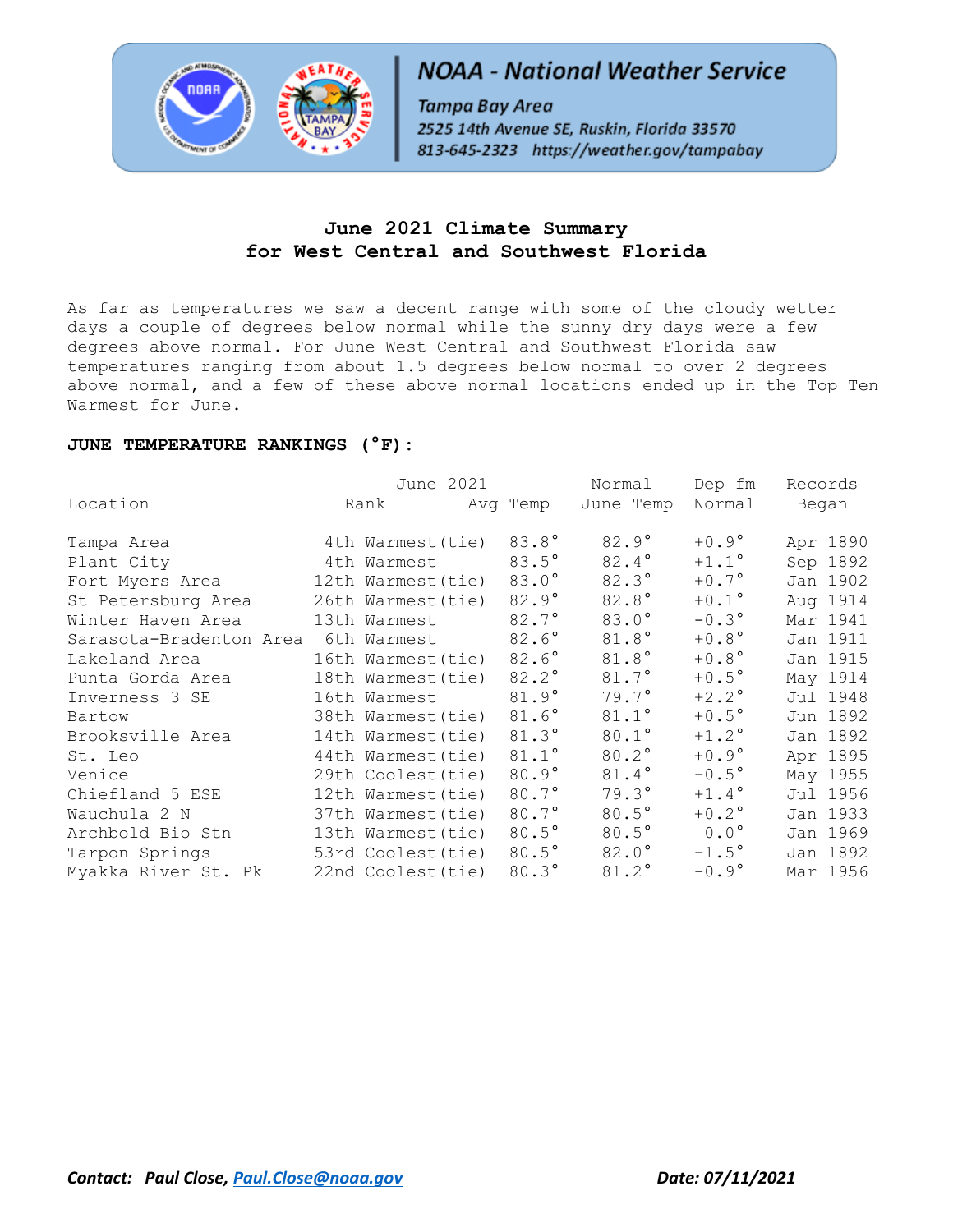

Graphics Source: NOAA Regional Climate Centers

As for rainfall, it was a pretty typical June as our rainy season got underway with scattered to numerous showers and thunderstorms on many days. However, not that uncommon thanks to the random nature of our thunderstorms during the rainy season, we saw a wide range in rainfall amounts with some spots below normal while others were well above normal.

#### **JUNE RAINFALL RANKINGS (°F):**

|                                      |              | June 2021 | Normal               | Dep fm  | Records  |
|--------------------------------------|--------------|-----------|----------------------|---------|----------|
| Location                             | Rank         |           | Rain Total June Rain | Normal  | Began    |
| Inverness 3 SE                       | 5th Wettest  | 13.29     | 8.13                 | $+5.16$ | Jul 1948 |
| Tampa Area                           | 8th Wettest  | 12.60     | 7.37                 | $+5.23$ | Apr 1890 |
| Fort Myers Area                      | 30th Wettest | 11.58     | 9.66                 | $+1.92$ | Jan 1902 |
| St. Leo                              | 24th Wettest | 11.12     | 8.34                 | $+2.78$ | Apr 1895 |
| Punta Gorda Area                     | 22nd Wettest | 10.75     | 9.24                 | $+1.51$ | May 1914 |
| Brooksville Area                     | 28th Wettest | 10.37     | 7.91                 | $+2.46$ | Jan 1892 |
| Plant City                           | 78th Driest  | 9.66      | 9.71                 | $-0.05$ | Feb 1893 |
| Sarasota-Bradenton Area 23rd Wettest |              | 9.20      | 7.05                 | $+2.15$ | Jan 1911 |
| Wauchula 2 N                         | 36th Wettest | 9.16      | 8.46                 | $+0.70$ | Jan 1933 |
| Myakka River St. Pk.                 | 46th Driest  | 8.97      | 9.95                 | $-0.98$ | Sep 1943 |
| Chiefland 5 ESE                      | 20th Wettest | 8.63      | 8.03                 | $+0.60$ | Jul 1956 |
| Bartow                               | 47th Wettest | 8.57      | 8.28                 | $+0.29$ | Jun 1892 |
| Lakeland Area                        | 68nd Driest  | 8.48      | 8.69                 | $-0.21$ | Jan 1915 |
| Archbold Bio Stn                     | 19th Driest  | 7.24      | 8.85                 | $-1.61$ | Jan 1969 |
| Tarpon Springs                       | 80th Driest  | 6.88      | 7.06                 | $-0.18$ | Jan 1892 |
| Venice                               | 34th Driest  | 6.53      | 7.81                 | $-1.28$ | May 1955 |
| Winter Haven Area                    | 35th Driest  | 5.90      | 7.36                 | $-1.46$ | Mar 1941 |
| St. Petersburg Area                  | 62nd Driest  | 5.73      | 6.79                 | $-1.06$ | Aug 1914 |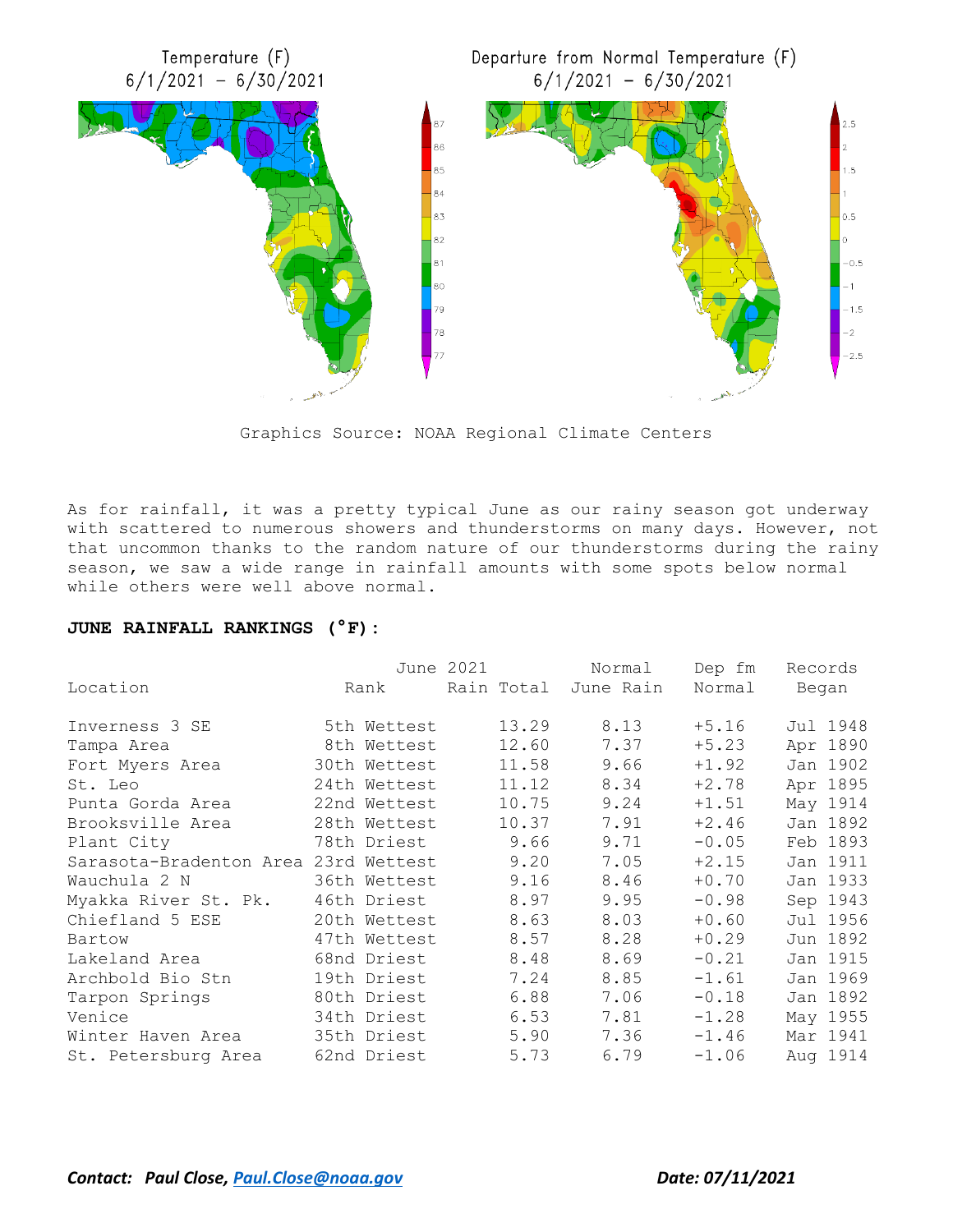

 **June 2021 Rainfall June 2021 Percent of Normal**

On the following pages are tables of the Top Ten Warmest, Coolest, Wettest and Driest Junes at some official NWS locations, which include the average/total for this June where available, and the 1991-2020 Normal (average) temperature and rainfall for the month of June.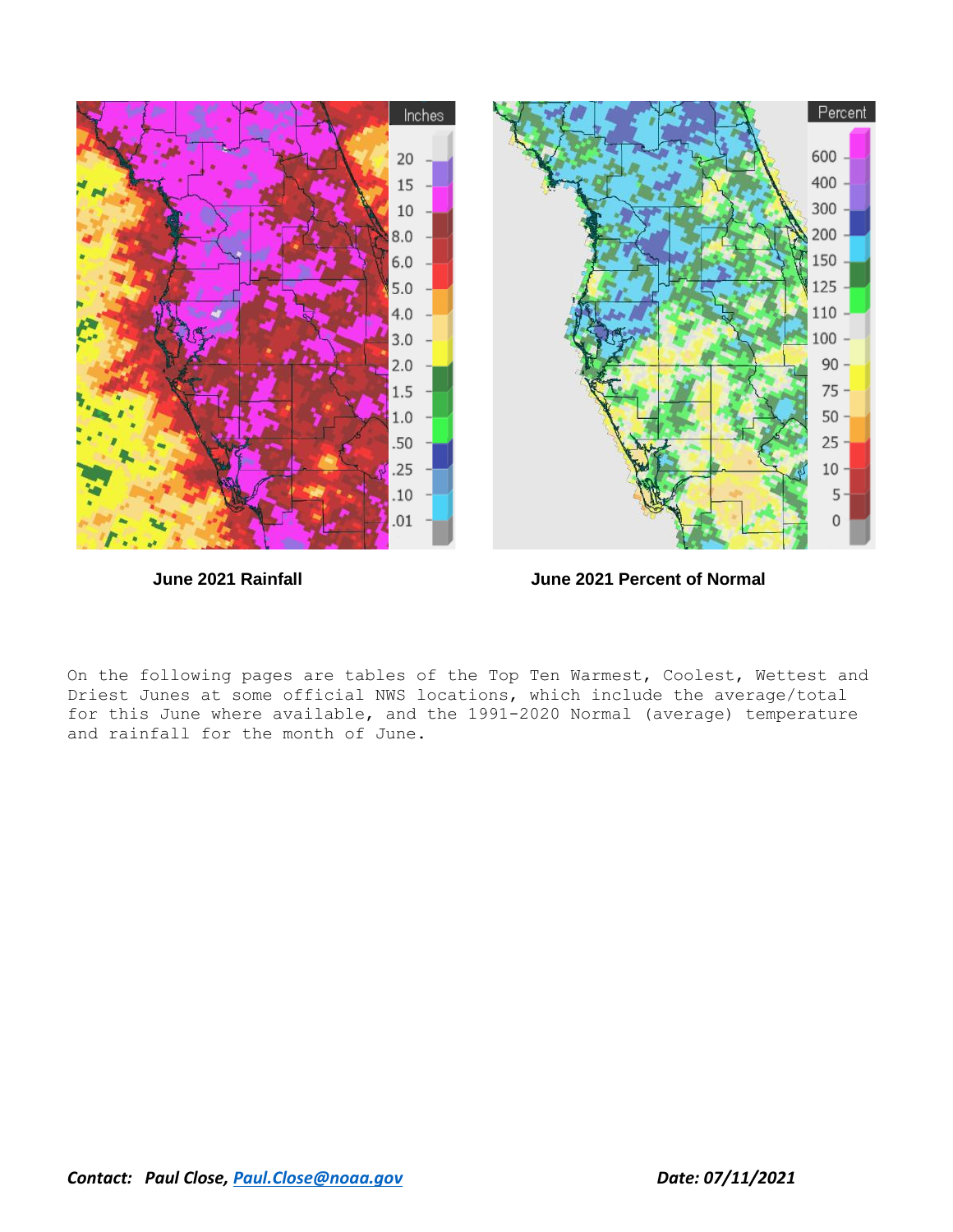## **Chiefland 5 ESE (records began July 1956):**

| Warmest Junes   | Coolest Junes   | Wettest Junes          | Driest Junes                   |
|-----------------|-----------------|------------------------|--------------------------------|
| 1 82.6 in 1998  | 1 77.0 in 1965  | 1 15.06 in 2003        | 1.00 in 1998                   |
| 2 82.3 in 2016  | 2 77.1 in 1974  | 2 14.12 in 2012        | 1.27 in 1977<br>2              |
| 3 82.1 in 2015  | 77.1 in 1966    | 3 13.11 in 1974        | 1.97 in 1971<br>3              |
| 4 81.7 in 1989  | 4 77.4 in 1963  | 4 12,90 in 1965        | 2.33 in 1991<br>$\overline{4}$ |
| 5 81.3 in 1985  | 5 77.7 in 1997  | 5 12.03 in 2018        | 5 3.10 in 1963                 |
| 6 81.2 in 2018  | 77.7 in 1984    | 6 11.98 in 2002        | 3.27 in 1979<br>6              |
| 7 81.0 in 2019  | 7 77.9 in 2006  | 7 11.84 in 2009        | 3.48 in 1968<br>7 <sup>7</sup> |
| 81.0 in 2011    | 77.9 in 1962    | 8 11.64 in 1983        | 3.51 in 2008<br>8              |
| 81.0 in 1977    | 9 78.0 in 1995  | 9 11.49 in 2016        | 9 3.63 in 2010                 |
| 10 80.9 in 2010 | 10 78.1 in 1961 | 10 11.35 in 1995       | 3.70 in 1958<br>1 O            |
| 80.9 in 1986    |                 | $\ddot{\phantom{0}}$ . | $\ddotsc$                      |
| 12 80.7 in 2021 |                 | 8.63 in 2021<br>20     | 8.63 in 2021<br>44             |
| 80.7 in 1958    |                 |                        |                                |

Normal Temperature for June Temp at CHIF1 = 79.3° Normal Rainfall for June at CHIF1 = 8.03 in.

-------------------------------------------------------------------------------

#### **Inverness 3 SE (records began July 1948):**

| Warmest Junes   | Coolest Junes                                                                                         | Wettest Junes                                                | Driest Junes       |
|-----------------|-------------------------------------------------------------------------------------------------------|--------------------------------------------------------------|--------------------|
|                 |                                                                                                       | 1 83.6 in 1981 1 77.7 in 1995 1 21.84 in 2003 1 1.69 in 1977 |                    |
| 2 83.5 in 2010  | 2 78.1 in 1976                                                                                        | 2 17.44 in 1974                                              | 2 1.95 in 1981     |
| 3 83.4 in 1998  | 3 78.2 in 1997                                                                                        | 3 15.45 in 1982                                              | 3<br>2.07 in 1998  |
| 4 83.2 in 2019  | 4 78.4 in 2003                                                                                        | 4 14.88 in 2012                                              | 2.73 in 1954<br>4  |
| 5 82.9 in 1969  | 5 78.6 in 1966                                                                                        | 5 13.29 in 2021                                              | 5<br>2.93 in 2010  |
| 82.9 in 1952    | 6 78.9 in 1991                                                                                        | 6 13.13 in 1989                                              | 3.14 in 1964<br>6  |
| 7 82.7 in 1950  | 78.9 in 1955                                                                                          | 7 12.19 in 1985                                              | 7<br>3.31 in 2015  |
| 8 82.5 in 2016  | 8 79.0 in 2012                                                                                        | 8 12.06 in 1960                                              | 8<br>3.70 in 1963  |
| 82.5 in 1958    | 9 79.0 in 1994                                                                                        | 9 12.04 in 1965                                              | 9<br>3.80 in 1987  |
| 10 82.4 in 2015 | 10 79.2 in 2017                                                                                       | 10 11.66 in 2009                                             | 10<br>3.91 in 1979 |
| 82.4 in 2011    |                                                                                                       |                                                              |                    |
| 82.4 in 1977    |                                                                                                       |                                                              |                    |
| 13 82.3 in 2009 |                                                                                                       |                                                              |                    |
| 14 82.2 in 1964 |                                                                                                       |                                                              |                    |
| 15 82.1 in 2020 |                                                                                                       |                                                              |                    |
| 16 81.9 in 2021 |                                                                                                       |                                                              |                    |
|                 | Normal Temperature for June at INVF1 = $79.7^\circ$<br>Normal Rainfall for June at INVF1 = $8.13$ in. |                                                              |                    |

-------------------------------------------------------------------------------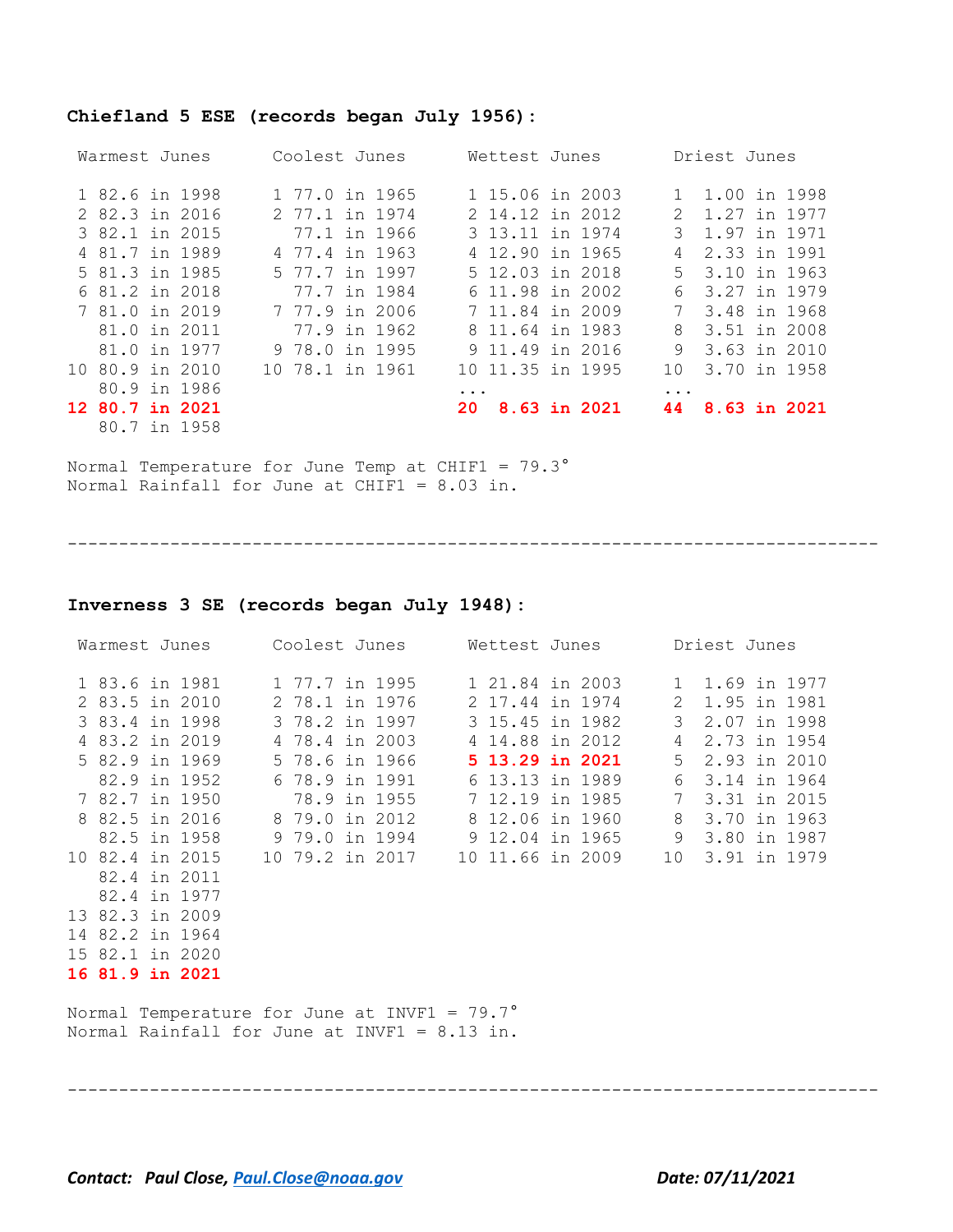### **Brooksville Area (records began January 1892):**

| Warmest Junes   |  | Coolest Junes<br>Wettest Junes |                |  |          |  | Driest Junes |                  |                |                   |  |
|-----------------|--|--------------------------------|----------------|--|----------|--|--------------|------------------|----------------|-------------------|--|
| 1 84.2 in 1927  |  |                                | 1 76.6 in 1917 |  |          |  |              | 1 21.68 in 2012  | $\mathbf{1}$   | 0.67 in 1998      |  |
| 2 82.7 in 1998  |  |                                | 2 77.1 in 1920 |  |          |  |              | 2 20.81 in 1945  | 2              | 0.91 in 1979      |  |
| 3 82.2 in 1909  |  |                                | 77.1 in 1894   |  |          |  |              | 3 19.29 in 2003  | 3              | 2.27 in 1977      |  |
| 82.2 in 1899    |  |                                | 4 77.6 in 1966 |  |          |  |              | 4 14.64 in 2013  | 4              | 2.56 in 1956      |  |
| 5 82.1 in 1964  |  |                                | 5 77.9 in 1910 |  |          |  |              | 5 14.37 in 1974  | $5 -$          | 2.68 in 1988      |  |
| 82.1 in 1914    |  |                                | 6 78.1 in 1946 |  |          |  |              | 6 14.29 in 1982  |                | 2.68 in 1931      |  |
| 7 81.9 in 2010  |  |                                | 78.1 in 1930   |  |          |  |              | 7 14.19 in 1893  | 7 <sup>7</sup> | 3.05 in 1933      |  |
| 81.9 in 1935    |  |                                | 8 78.3 in 1976 |  |          |  |              | 8 13.94 in 1912  | 8              | 3.11 in 1954      |  |
| 9 81.7 in 1950  |  |                                | 78.3 in 1965   |  |          |  |              | 9 13.89 in 1934  | 9              | 3.63 in 1918      |  |
| 81.7 in 1944    |  |                                | 78.3 in 1919   |  |          |  |              | 10 13.69 in 1929 | 10             | 3.86 in 2011      |  |
| 11 81.6 in 2019 |  |                                |                |  | $\cdots$ |  |              |                  | $\cdots$       |                   |  |
| 12 81.5 in 1952 |  |                                |                |  |          |  |              | 28 10.37 in 2021 |                | 102 10.37 in 2021 |  |
| 13 81.4 in 2015 |  |                                |                |  |          |  |              |                  |                |                   |  |
| 14 81.3 in 2021 |  |                                |                |  |          |  |              |                  |                |                   |  |
| 81.3 in 1897    |  |                                |                |  |          |  |              |                  |                |                   |  |

-------------------------------------------------------------------------------

Normal Temperature for June at BKV =  $80.1^\circ$ Normal Rainfall for June at BKV = 7.91 in.

#### **St. Leo (records began April 1895):**

| Warmest Junes   |  | Coolest Junes          |  | Wettest Junes    |  |                | Driest Junes    |  |
|-----------------|--|------------------------|--|------------------|--|----------------|-----------------|--|
| 1 86.4 in 1998  |  | 1 75.9 in 1930         |  | 1 24.26 in 1934  |  | $\mathbf{1}$   | 0.08 in 1998    |  |
| 2 83.3 in 1981  |  | 2 77.1 in 1920         |  | 2 20.30 in 2012  |  | $\overline{2}$ | 1.60 in 1973    |  |
| 3 83.1 in 1952  |  | 3 77.3 in 1919         |  | 3 19.08 in 1974  |  | $\mathcal{E}$  | 2.14 in 1979    |  |
| 4 82.9 in 1897  |  | 4 77.7 in 1966         |  | 4 18.00 in 1896  |  | 4              | 2.33 in 1967    |  |
| 5 82.8 in 1948  |  | 77.7 in 1923           |  | 5 17.25 in 1943  |  | 5              | 2.68 in 1948    |  |
| 6 82.7 in 1899  |  | 6 78.1 in 2012         |  | 6 16.90 in 1945  |  | 6              | 2.95 in 1951    |  |
| 7 82.6 in 2009  |  | 78.1 in 1933           |  | 7 16.31 in 2005  |  | 7              | 3.02 in 1958    |  |
| 82.6 in 2004    |  | 8 78.3 in 1922         |  | 8 14.70 in 1999  |  | 8              | 3.16 in 1895    |  |
| 82.6 in 1898    |  | 78.3 in 1916           |  | 9 14.35 in 2002  |  | 9              | 3.28 in 1980    |  |
| 10 82.4 in 1985 |  | 78.3 in 1903           |  | 10 13.91 in 1910 |  |                | 10 3.62 in 1915 |  |
| 82.4 in 1950    |  |                        |  |                  |  |                |                 |  |
|                 |  |                        |  | 24 11.12 in 2021 |  |                |                 |  |
| 44 81.1 in 2021 |  | <b>78 81.1 in 2021</b> |  |                  |  |                |                 |  |
| 81.1 in 2005    |  | 81.1 in 2005           |  |                  |  |                |                 |  |
| 81.1 in 1954    |  | 81.1 in 1954           |  |                  |  |                |                 |  |
| 81.1 in 1939    |  | 81.1 in 1939           |  |                  |  |                |                 |  |
| 81.1 in 1914    |  | 81.1 in 1914           |  |                  |  |                |                 |  |

Normal Temperature for June at STLF1 = 80.2° Normal Rainfall for June at STLF1 = 8.34 in.

-------------------------------------------------------------------------------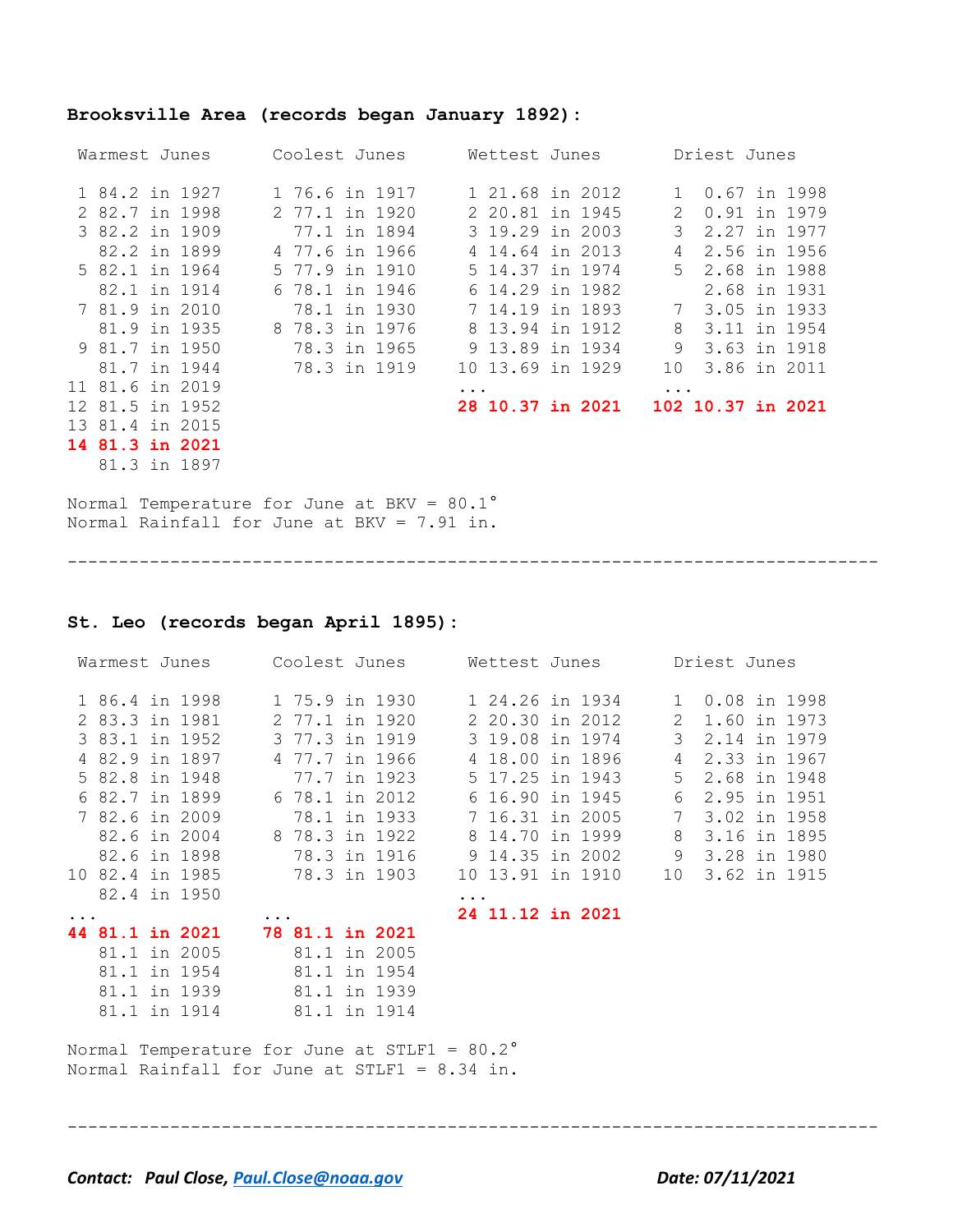#### **Tarpon Springs (records began January 1892):**

| Warmest Junes |                        |  | Coolest Junes |                 | Wettest Junes |           |                  | Driest Junes |              |           |              |  |              |
|---------------|------------------------|--|---------------|-----------------|---------------|-----------|------------------|--------------|--------------|-----------|--------------|--|--------------|
|               | 1 84.6 in 2004         |  |               | 1 77.2 in 1894  |               |           | 1 21.73 in 2012  |              |              |           | 0.62 in 1991 |  |              |
|               | 2 84.2 in 1998         |  |               | 2 77.9 in 1907  |               |           | 2 18.29 in 1974  |              |              | 2         | 0.72 in 1998 |  |              |
|               | 3 84.0 in 2019         |  |               |                 | 77.9 in 1900  |           | 3 18.10 in 1909  |              |              | 3         | 1.17 in 1935 |  |              |
|               | 4 83.9 in 2010         |  |               | 4 78.1 in 1939  |               |           | 4 14.08 in 1934  |              |              | 4         | 1.47 in 1955 |  |              |
|               | 5 83.6 in 2005         |  |               |                 | 78.1 in 1908  |           | 5 13.47 in 1900  |              |              | 5         | 1.49 in 1950 |  |              |
|               | 6 83.3 in 2018         |  |               | 6 78.3 in 1892  |               |           | 6 13.21 in 1912  |              |              | 6         | 1.56 in 1947 |  |              |
|               | 83.3 in 1994           |  |               | 7 78.4 in 1974  |               |           | 7 12.71 in 1943  |              |              | 7         | 1.63 in 1980 |  |              |
|               | 8 83.2 in 2020         |  |               | 78.4 in 1955    |               |           | 8 12.12 in 1957  |              |              | 8         | 1.70 in 1931 |  |              |
|               | 83.2 in 2016           |  |               | 78.4 in 1910    |               |           | 9 11.69 in 2001  |              |              | 9         | 1.73 in 1979 |  |              |
|               | 83.2 in 1927           |  |               | 78.4 in 1895    |               |           | 10 11,60 in 2019 |              |              | 10        | 1.83 in 1971 |  |              |
| $\ddotsc$     |                        |  | $\cdots$      |                 |               |           |                  |              |              |           |              |  | 1.83 in 1921 |
|               | <b>70 80.5 in 2021</b> |  |               | 53 80.5 in 2021 |               | $\ddotsc$ |                  |              |              | $\ddotsc$ |              |  |              |
|               | 80.5 in 1940           |  |               |                 | 80.5 in 1940  | 49        |                  |              | 6.88 in 2021 | 80        |              |  | 6.88 in 2021 |
|               | 80.5 in 1932           |  |               |                 | 80.5 in 1932  |           |                  |              |              |           |              |  |              |
|               | 80.5 in 1926           |  |               |                 | 80.5 in 1926  |           |                  |              |              |           |              |  |              |
|               | 80.5 in 1909           |  |               | 80.5 in 1909    |               |           |                  |              |              |           |              |  |              |

Normal Temperature for June at TRPF1 = 82.0° Normal Rainfall for June at TRPF1 = 7.06 in.

-------------------------------------------------------------------------------

#### **Tampa Area (records began April 1890):**

| Warmest Junes   |  | Coolest Junes |                 |  | Wettest Junes |  |  | Driest Junes     |  |  |                |                |  |  |
|-----------------|--|---------------|-----------------|--|---------------|--|--|------------------|--|--|----------------|----------------|--|--|
|                 |  |               |                 |  |               |  |  |                  |  |  |                |                |  |  |
| 1 85.6 in 1998  |  |               | 1 78.5 in 1930  |  |               |  |  | 1 18.66 in 2012  |  |  |                | 1.26 in 1918   |  |  |
| 2 84.8 in 2010  |  |               | 2 78.6 in 1955  |  |               |  |  | 2 18.52 in 1945  |  |  | 2              | 1.46 in 1997   |  |  |
| 3 84.0 in 2020  |  |               | 3 78.9 in 1976  |  |               |  |  | 3 15.92 in 1934  |  |  | 3              | 1.47 in 1931   |  |  |
| 4 83.8 in 2021  |  |               | 78.9 in 1913    |  |               |  |  | 4 13.75 in 1974  |  |  | 4              | 1.77 in 2014   |  |  |
| 83.8 in 2019    |  |               | 78.9 in 1892    |  |               |  |  | 5 13.47 in 1912  |  |  |                | 5 1.86 in 1951 |  |  |
| 6 83.7 in 1985  |  |               | 6 79.1 in 1966  |  |               |  |  | 6 13.42 in 1896  |  |  | 6              | 2.03 in 1978   |  |  |
| 83.7 in 1977    |  |               | 7 79.2 in 1923  |  |               |  |  | 7 13.19 in 2003  |  |  | $7\phantom{0}$ | 2.05 in 1970   |  |  |
| 8 83.6 in 2018  |  |               | 79.2 in 1910    |  |               |  |  | 8 12.60 in 2021  |  |  | 8              | 2.07 in 1979   |  |  |
| 83.6 in 2011    |  |               | 79.2 in 1903    |  |               |  |  | 9 12.54 in 1943  |  |  | 9              | 2.41 in 1922   |  |  |
| 10 83.3 in 2008 |  |               | 10 79.3 in 1916 |  |               |  |  | 10 12.41 in 1892 |  |  | 1 O            | 2.54 in 1971   |  |  |
|                 |  |               | 79.3 in 1908    |  |               |  |  |                  |  |  |                |                |  |  |
|                 |  |               | 79.3 in 1894    |  |               |  |  |                  |  |  |                |                |  |  |

-------------------------------------------------------------------------------

Normal Temperature for June at TPA = 82.9° Normal Rainfall for June at TPA = 7.37 in.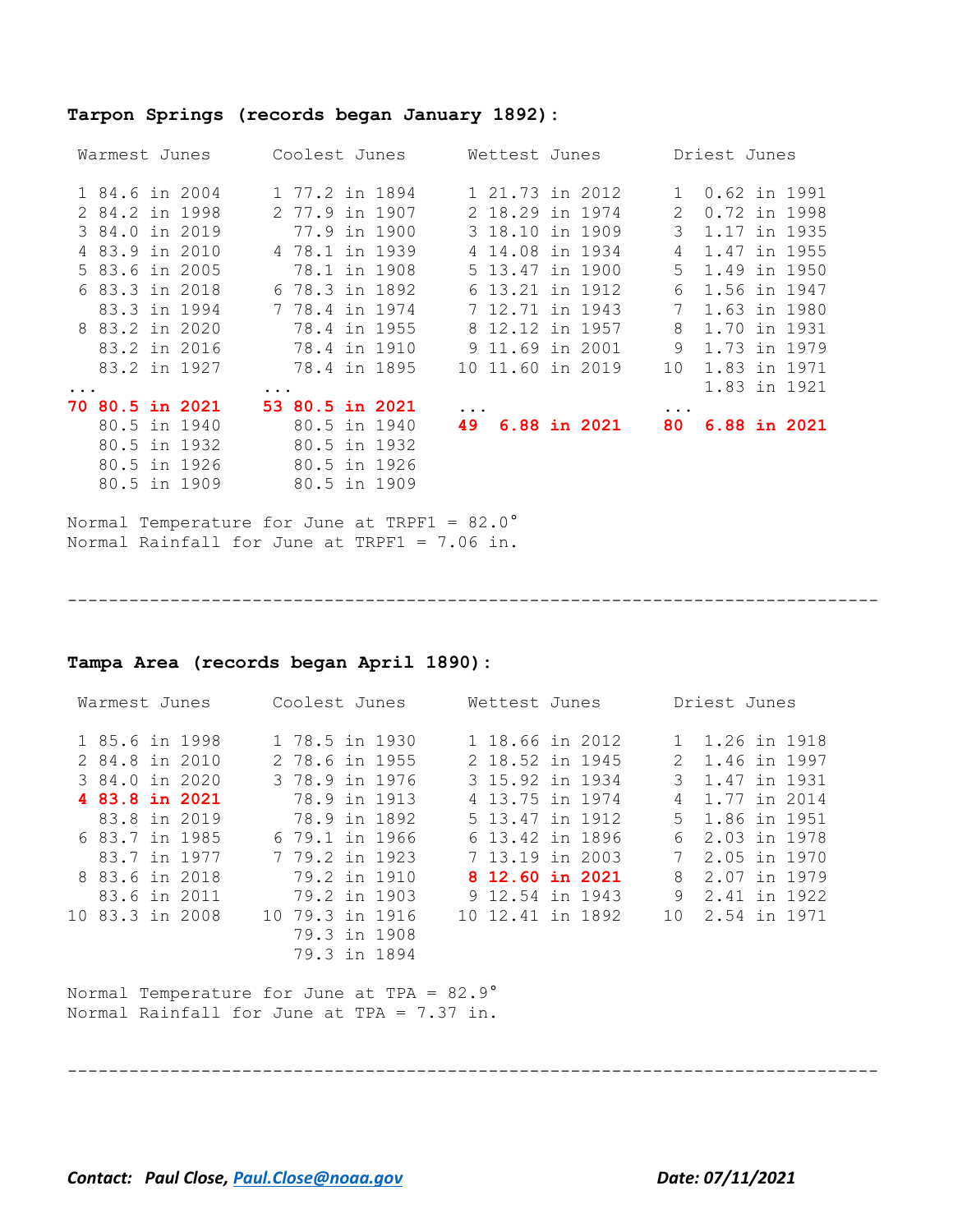#### **St Petersburg (records began August 1914):**

|          | Coolest Junes<br>Warmest Junes |  |  | Wettest Junes  |  |            | Driest Junes     |  |              |                 |              |
|----------|--------------------------------|--|--|----------------|--|------------|------------------|--|--------------|-----------------|--------------|
|          | 1 86.5 in 2010                 |  |  | 1 79.1 in 1955 |  |            | 1 23.00 in 1974  |  | $\mathbf{1}$ | 0.90 in 1979    |              |
|          | 2 84.9 in 1998                 |  |  | 2 79.6 in 1930 |  |            | 2 16.88 in 1943  |  | 2            | 1.03 in 1948    |              |
|          | 3 84.6 in 2004                 |  |  | 3 80.0 in 1974 |  |            | 3 16.60 in 1995  |  | 3            |                 | 1.26 in 1931 |
|          | 4 84.5 in 1977                 |  |  | 4 80.3 in 1923 |  |            | 4 14.80 in 2016  |  | 4            | 2.05 in 1973    |              |
|          | 5 84.3 in 1973                 |  |  | 80.3 in 1920   |  |            | 5 12.99 in 2003  |  | 5            | 2.21 in 1993    |              |
|          | 6 84.2 in 1969                 |  |  | 6 80.4 in 1976 |  |            | 6 12.95 in 2012  |  | 6            | 2.35 in 1949    |              |
|          | 7 84.1 in 1987                 |  |  | 80.4 in 1922   |  |            | 7 12.29 in 1939  |  | 7            |                 | 2.36 in 2004 |
|          | 84.1 in 1981                   |  |  | 80.4 in 1916   |  |            | 8 12.12 in 1945  |  | 8            | 2.56 in 1977    |              |
|          | 9 84.0 in 1944                 |  |  | 9 80.5 in 1995 |  |            | 9 11.63 in 1968  |  | 9            | 2.63 in 1980    |              |
|          | 10 83.9 in 2020                |  |  | 80.5 in 1968   |  |            | 10 11.02 in 1990 |  | 10           |                 | 2.73 in 1916 |
| $\ddots$ |                                |  |  | 80.5 in 1966   |  | $\ddots$ . |                  |  | $\ddotsc$    |                 |              |
|          | 26 82.9 in 2021                |  |  | 80.5 in 1956   |  |            | 47 5.73 in 2021  |  |              | 62 5.73 in 2021 |              |
|          | 82.9 in 2006                   |  |  | 80.5 in 1949   |  |            |                  |  |              |                 |              |
|          | 82.9 in 1986                   |  |  |                |  |            |                  |  |              |                 |              |
|          | 82.9 in 1971                   |  |  |                |  |            |                  |  |              |                 |              |
|          | 82.9 in 1945                   |  |  |                |  |            |                  |  |              |                 |              |
|          |                                |  |  |                |  |            |                  |  |              |                 |              |

Normal Temperature for June at SPG = 82.8° Normal Rainfall for June at SPG = 6.79 in.

-------------------------------------------------------------------------------

#### **Plant City** (records began September 1892):

| Warmest Junes   | Coolest Junes   | Wettest Junes      | Driest Junes          |
|-----------------|-----------------|--------------------|-----------------------|
| 1 84.5 in 2019  | 1 76.4 in 1933  | 1 17.08 in 1968    | 0.56 in 1979          |
| 2 84.3 in 2020  | 2 76.5 in 1930  | 2 17.01 in 2017    | 1.09 in 1948<br>2     |
| 3 83.8 in 1998  | 3 77.1 in 1931  | 3 16.48 in 1943    | 1.50 in 1961<br>3     |
| 4 83.5 in 2021  | 4 77.6 in 1976  | 4 16.44 in 1896    | 1.72 in 1931<br>4     |
| 5 83.4 in 2010  | 5 77.9 in 1936  | 5 16.37 in 1945    | 1.95 in 1998<br>$5 -$ |
| 6 83.2 in 2017  | 6 78.0 in 1966  | 6 16.24 in 1986    | 2.50 in 1993<br>6     |
| 83.2 in 2016    | 7 78.1 in 1938  | 7 15.44 in 2013    | 7<br>2.65 in 1956     |
| 83.2 in 1981    | 78.1 in 1932    | 8 15.34 in 1992    | 8<br>3.08 in 1898     |
| 9 83.0 in 2018  | 78.1 in 1925    | 9 14.98 in 2012    | 9<br>3.44 in 1950     |
| 10 82.9 in 1911 | 10 78.2 in 1929 | 10 14.93 in 1934   | 3.53 in 1973<br>1 O   |
|                 | 78.2 in 1907    |                    | 3.53 in 1895          |
|                 |                 | $\cdots$           | $\cdots$              |
|                 |                 | 9.66 in 2021<br>45 | 9.66 in 2021<br>78    |
|                 |                 |                    |                       |

Normal Temperature for June at PLCF1 = 82.4° Normal Rainfall for June at PLCF1 = 9.71 in.

-------------------------------------------------------------------------------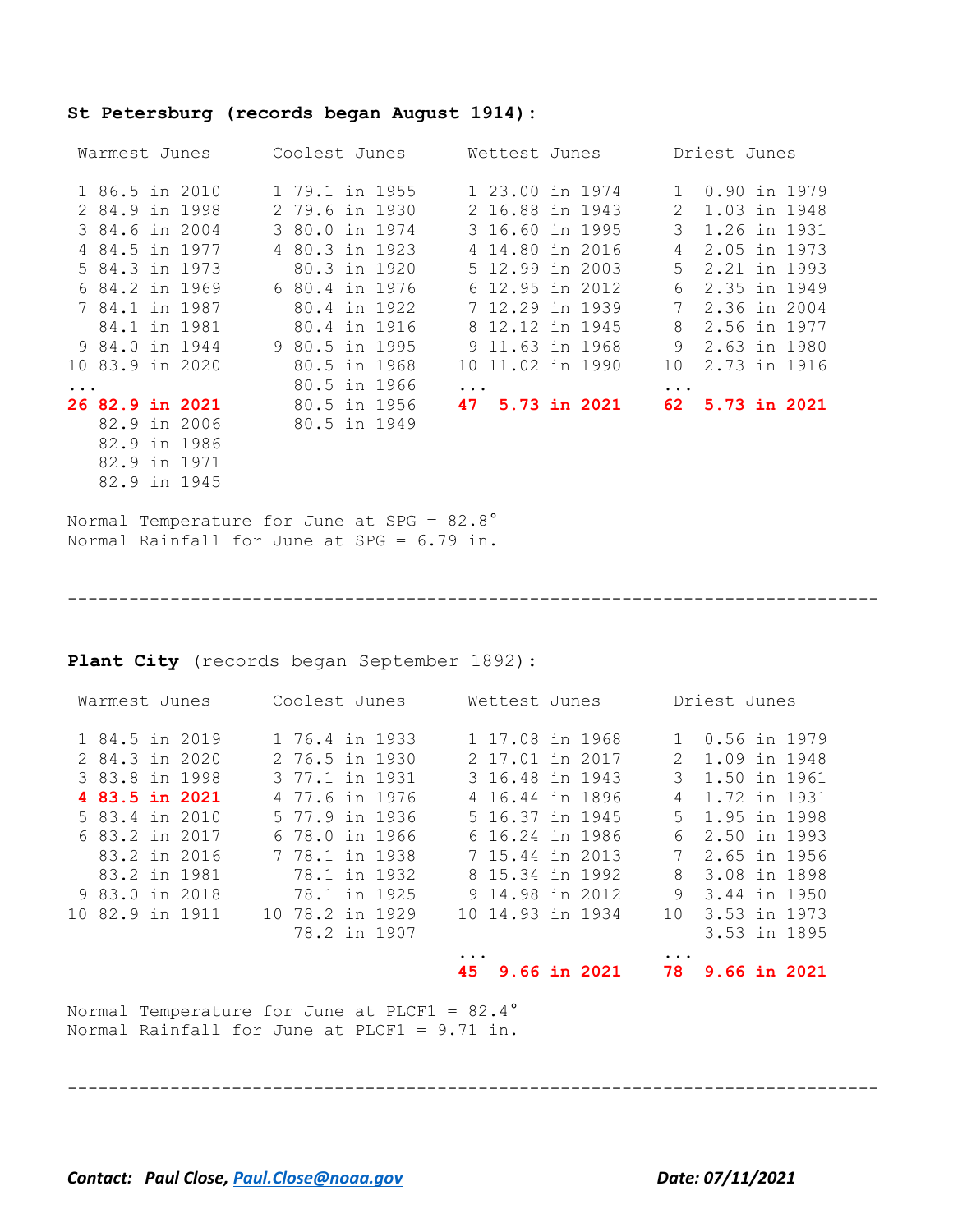#### **Lakeland** (records began January 1915):

| Warmest Junes |                 | Coolest Junes |                 |              | Wettest Junes |                  |                     | Driest Junes    |                |              |
|---------------|-----------------|---------------|-----------------|--------------|---------------|------------------|---------------------|-----------------|----------------|--------------|
|               | 1 84.8 in 2010  |               | 1 76.8 in 1930  |              |               | 1 15.55 in 2012  |                     |                 | 1 1.86 in 1998 |              |
|               | 2 84.5 in 1998  |               | 2 77.8 in 1966  |              |               | 2 14.86 in 1968  |                     | 2               | 1.87 in 1948   |              |
|               | 3 83.5 in 1985  |               |                 | 77.8 in 1929 |               | 3 14.63 in 1934  |                     | 3               | 2.22 in 1915   |              |
|               | 4 83.4 in 2015  |               | 4 78.2 in 1919  |              |               | 4 14.48 in 2005  |                     | 4               | 2.54 in 1931   |              |
|               | 5 83.3 in 1987  |               | 5 78.3 in 2007  |              |               | 5 14.00 in 1939  |                     | $5 -$           | 2.97 in 1971   |              |
|               | 83.3 in 1981    |               | 78.3 in 1920    |              |               | 6 13.55 in 1974  |                     | 6               | 3.06 in 1979   |              |
|               | 83.3 in 1977    |               | 7 78.4 in 1968  |              |               | 7 13.12 in 1930  |                     | 7               | 3.18 in 2010   |              |
|               | 8 83.1 in 2019  |               | 8 78.5 in 1965  |              |               | 8 13.10 in 2013  |                     | 8               | 3.31 in 1970   |              |
|               | 83.1 in 2016    |               | 9 79.0 in 1976  |              |               | 9 13.09 in 1992  |                     | 9               | 3.37 in 1952   |              |
|               | 10 83.0 in 1990 |               | 10 79.2 in 1974 |              |               | 10 13.04 in 2017 |                     | 10 <sup>°</sup> | 3.47 in 1955   |              |
|               | 83.0 in 1989    |               | 79.2 in 1923    |              |               |                  |                     |                 |                | 3.47 in 1918 |
|               | 12 82.9 in 2020 |               | 79.2 in 1921    |              |               |                  |                     | .               |                |              |
|               | 82.9 in 1927    |               |                 |              | 40            |                  | <b>8.48 in 2021</b> | 68.             |                | 8.48 in 2021 |
|               | 14 82.8 in 2018 |               |                 |              |               |                  |                     |                 |                |              |
|               | 82.8 in 1994    |               |                 |              |               |                  |                     |                 |                |              |
|               | 16 82.6 in 2021 |               |                 |              |               |                  |                     |                 |                |              |

82.6 in 1924

Normal Temperature for June at LLDF1 = 81.8° Normal Rainfall for June at LLDF1 = 8.69 in.

**Winter Haven Area** (records began March 1941):

| Warmest Junes          | Coolest Junes   | Wettest Junes      | Driest Junes              |
|------------------------|-----------------|--------------------|---------------------------|
| 1 85.5 in 1998         | 1 77.6 in 1968  | 1 16.44 in 1992    | 0.66 in 1998<br>1         |
| 2 84.9 in 2010         | 2 78.5 in 1976  | 2 15.04 in 1968    | 2.49 in 1993<br>2.        |
| 3 84.5 in 2019         | 3 78.6 in 1974  | 3 14.46 in 1945    | 3<br>2.62 in 1973         |
| 4 84.2 in 1985         | 78.6 in 1971    | 4 13.75 in 2015    | 2.72 in 1957<br>4         |
| 5 84.0 in 1989         | 5 78.9 in 1972  | 5 13.67 in 2012    | 5 3.38 in 2000            |
| 6 83.7 in 2004         | 6 79.0 in 1966  | 6 13.07 in 1974    | 3.41 in 1963<br>6         |
| 7 83.6 in 2015         | 7 79.2 in 1980  | 7 12.50 in 2005    | 7<br>3.50 in 2007         |
| 8 83.6 in 1952         | 79.2 in 1965    | 8 12.08 in 2013    | 3.52 in 1979<br>8         |
| 9 83.4 in 2020         | 9 79.4 in 1960  | 9 11.87 in 1994    | 9<br>3.58 in 1952         |
| 83.4 in 2016           | 10 79.5 in 1967 | 10 11.25 in 2017   | 3.70 in 1970<br>$10^{-1}$ |
| 83.4 in 2011           | 79.5 in 1962    | $\ddotsc$          | $\ddotsc$                 |
| 12 82.8 in 2018        |                 | 5.90 in 2021<br>44 | 35 5.90 in 2021           |
| <b>13 82.7 in 2021</b> |                 |                    |                           |

-------------------------------------------------------------------------------

-------------------------------------------------------------------------------

Normal Temperature for June at GIF = 83.0° Normal Rainfall for June at GIF = 7.36 in.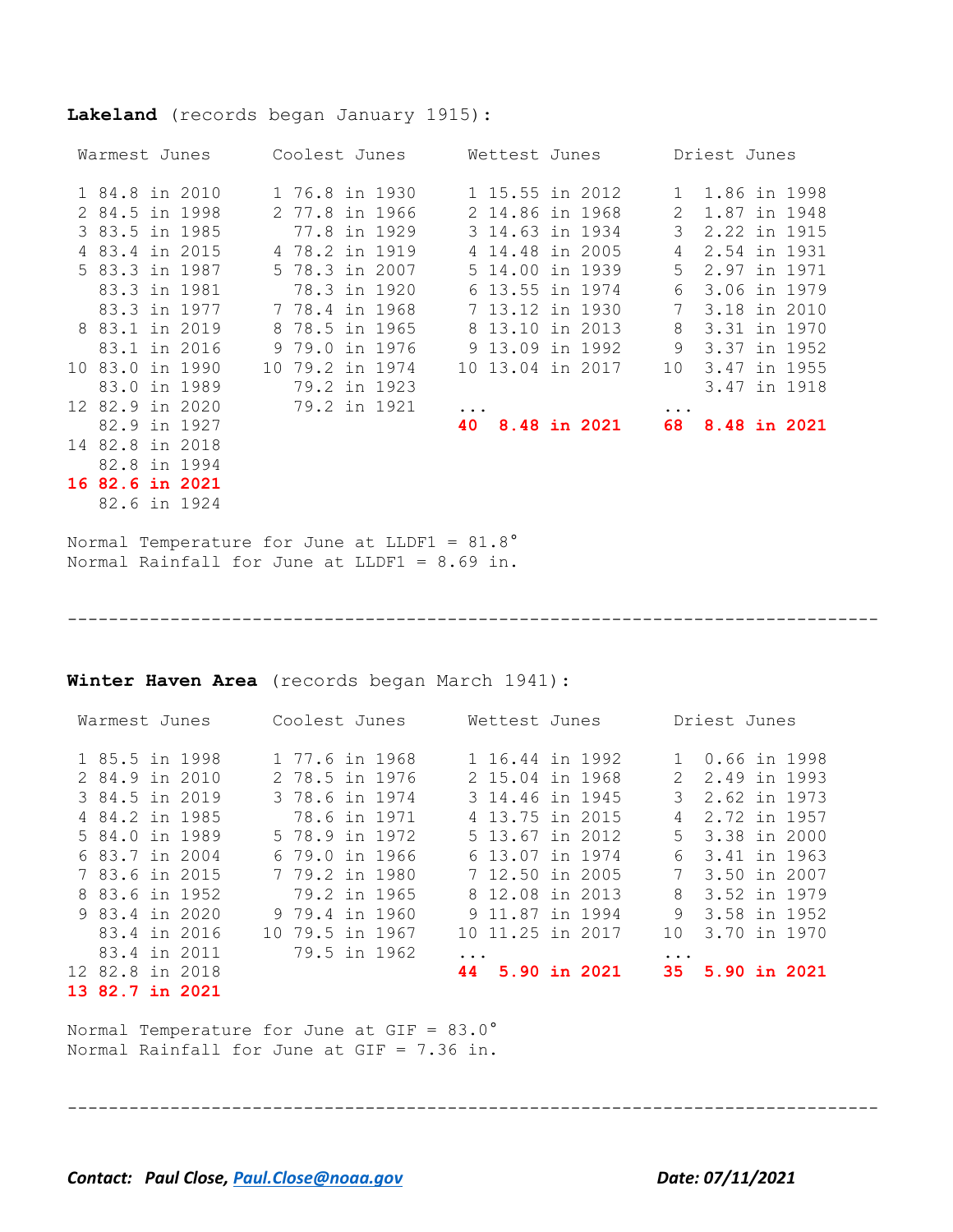#### **Bartow** (records began January 1892):

| Warmest Junes |                        |  | Coolest Junes |                        | Wettest Junes |  |                  |  |  | Driest Junes  |              |  |  |  |
|---------------|------------------------|--|---------------|------------------------|---------------|--|------------------|--|--|---------------|--------------|--|--|--|
|               | 1 85.9 in 1998         |  |               | 1 77.4 in 1894         |               |  | 1 21.62 in 1912  |  |  |               | 0.73 in 1964 |  |  |  |
|               | 2 85.7 in 2015         |  |               | 2 77.7 in 1913         |               |  | 2 17.76 in 1934  |  |  | $\mathcal{L}$ | 0.79 in 1998 |  |  |  |
|               | 3 84.0 in 2014         |  |               | 3 77.9 in 1936         |               |  | 3 16.97 in 2005  |  |  | 3             | 1.41 in 1948 |  |  |  |
|               | 4 83.9 in 2010         |  |               | 4 78.1 in 1892         |               |  | 4 16.32 in 2003  |  |  | 4             | 2.12 in 1931 |  |  |  |
|               | 5 83.7 in 1927         |  |               | 5 78.4 in 1930         |               |  | 5 15.78 in 1939  |  |  | 5             | 2.41 in 1973 |  |  |  |
|               | 6 83.4 in 1969         |  |               | 6 78.6 in 1966         |               |  | 6 15.03 in 1945  |  |  | 6             | 2.59 in 1905 |  |  |  |
|               | 83.4 in 1944           |  |               | 7 78.7 in 1938         |               |  | 7 15.00 in 1949  |  |  | 7             | 3.09 in 1993 |  |  |  |
|               | 8 83.3 in 2013         |  |               | 8 78.8 in 1919         |               |  | 8 14.39 in 1894  |  |  | 8             | 3.22 in 1950 |  |  |  |
|               | 9 83.2 in 1981         |  |               | 78.8 in 1912           |               |  | 9 14.35 in 1942  |  |  | 9             | 3.52 in 1980 |  |  |  |
|               | 10 83.1 in 2009        |  |               | 10 79.0 in 1972        |               |  | 10 13.74 in 1953 |  |  | 10            | 3.64 in 1911 |  |  |  |
|               |                        |  |               | 79.0 in 1916           |               |  |                  |  |  | $\ddotsc$     |              |  |  |  |
|               |                        |  |               |                        |               |  | 47 8.57 in 2021  |  |  | 84            | 8.57 in 2021 |  |  |  |
|               | <b>38 81.6 in 2021</b> |  |               | <b>83 81.6 in 2021</b> |               |  |                  |  |  |               |              |  |  |  |
|               | 81.6 in 2000           |  |               | 81.6 in 2000           |               |  |                  |  |  |               |              |  |  |  |
|               | 81.6 in 1982           |  |               | 81.6 in 1982           |               |  |                  |  |  |               |              |  |  |  |
|               | 81.6 in 1957           |  |               | 81.6 in 1957           |               |  |                  |  |  |               |              |  |  |  |
|               | 81.6 in 1943           |  |               | 81.6 in 1943           |               |  |                  |  |  |               |              |  |  |  |

Normal Temperature for June at BARF1 = 81.1° Normal Rainfall for June at BARF1 = 8.28 in.

81.6 in 1941 81.6 in 1941 81.6 in 1902 81.6 in 1902

#### -------------------------------------------------------------------------------

#### **Sarasota-Bradenton Area** (records began January 1911):

| Warmest Junes                                      | Coolest Junes                                      | Wettest Junes                                         | Driest Junes                                     |  |  |  |  |
|----------------------------------------------------|----------------------------------------------------|-------------------------------------------------------|--------------------------------------------------|--|--|--|--|
| 1 83.9 in 1998<br>2 83.5 in 2010<br>3 83.4 in 2019 | 1 76.4 in 1913<br>2 77.5 in 1930<br>3 77.8 in 1976 | 1 25.60 in 1912<br>2 23.30 in 1943<br>3 22.34 in 1992 | 0.64 in 1998<br>2 1.20 in 2011<br>3 1.28 in 1918 |  |  |  |  |
| 83.4 in 2016                                       | 4 78.0 in 1916                                     | 4 15.45 in 2012                                       | 1.30 in 2007<br>4                                |  |  |  |  |
| 5 82.8 in 2020                                     | 5 78.1 in 1955                                     | 5 13.49 in 1945                                       | 5 1.46 in 1956                                   |  |  |  |  |
| 6 82.6 in 2021                                     | 6 78.2 in 1933                                     | 6 13.39 in 1968                                       | 1.58 in 1951<br>6                                |  |  |  |  |
| 7 82.2 in 2018                                     | 7 78.3 in 1956                                     | 7 12.40 in 1974                                       | 1.68 in 1926                                     |  |  |  |  |
| 8 82.1 in 1950                                     | 78.3 in 1931                                       | 8 12.27 in 1976                                       | 1.69 in 1948<br>8                                |  |  |  |  |
| 9 81.9 in 2013                                     | 9 78.5 in 1947                                     | 9 12.08 in 1957                                       | 9<br>2.44 in 1931                                |  |  |  |  |
| 81.9 in 2009                                       | 78.5 in 1920                                       | 10 11.93 in 2020                                      | 10 2.51 in 2004                                  |  |  |  |  |
|                                                    |                                                    | $\cdots$<br>9.20 in 2021<br>23                        |                                                  |  |  |  |  |

Normal Temperature for June at SRQ = 81.8° Normal Rainfall for June at SRQ = 7.05 in.

-------------------------------------------------------------------------------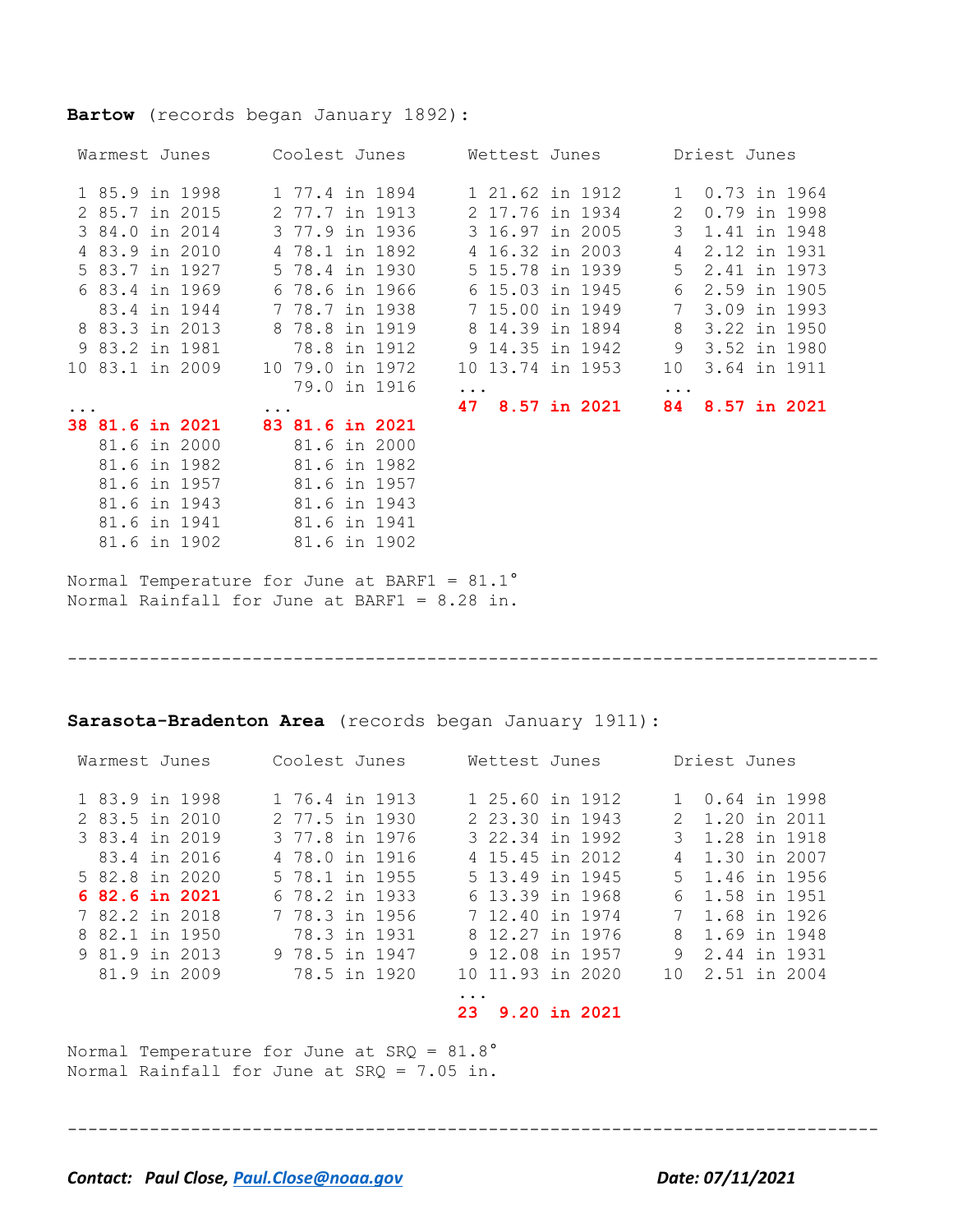**Myakka River State Park** (Temperature records began March 1956/ Rainfall records began September 1943):

|                         | Warmest Junes   |                 |           | Coolest Junes   |              |           | Wettest Junes    |              |                 | Driest Junes   |              |
|-------------------------|-----------------|-----------------|-----------|-----------------|--------------|-----------|------------------|--------------|-----------------|----------------|--------------|
|                         | 1 85.2 in 1998  |                 |           | 1 78.1 in 1962  |              |           | 1 26.16 in 1992  |              |                 | 1 1.75 in 2007 |              |
|                         | 2 84.4 in 2010  |                 |           | 2 78.4 in 1968  |              |           | 2 22.74 in 2003  |              | $2^{\circ}$     | 1.76 in 2011   |              |
|                         | 3 83.0 in 2019  |                 |           | 3 78.5 in 1976  |              |           | 3 20.94 in 2017  |              | 3               | 2.25 in 2018   |              |
|                         | 83.0 in 2018    |                 |           | 4 78.6 in 1984  |              |           | 4 20.03 in 1974  |              | 4               | 2.49 in 1980   |              |
|                         | 5 82.5 in 1994  |                 |           | 78.6 in 1960    |              |           | 5 19.92 in 2012  |              |                 | 5 2.87 in 1984 |              |
|                         | 6 82.3 in 1981  |                 |           | 6 78.9 in 1974  |              |           | 6 17.03 in 1995  |              |                 |                | 2.87 in 1948 |
|                         | 7 82.1 in 2015  |                 |           | 7 79.2 in 1961  |              |           | 7 16.60 in 1968  |              | $7\phantom{.0}$ | 3.07 in 1979   |              |
|                         | 82.1 in 1985    |                 |           | 79.2 in 1959    |              |           | 8 16.53 in 2005  |              | 8               | 3.20 in 1988   |              |
|                         | 9 82.0 in 2011  |                 |           | 9 79.4 in 1986  |              |           | 9 15.84 in 2013  |              | 9               | 3.53 in 1955   |              |
|                         |                 | 10 81.9 in 2016 |           |                 | 79.4 in 1963 |           | 10 15.77 in 1981 |              | 10.             |                | 3.55 in 1956 |
| $\cdot$ $\cdot$ $\cdot$ |                 |                 | $\ddotsc$ |                 |              | $\ddotsc$ |                  |              | $\ddotsc$       |                |              |
|                         | 36 80.3 in 2021 |                 |           | 22 80.3 in 2021 |              | 31.       |                  | 8.97 in 2021 | 46              |                | 8.97 in 2021 |
|                         | 80.3 in 2007    |                 |           |                 | 80.3 in 2007 |           |                  |              |                 |                |              |

Normal Temperature for June at MKCF1 =  $81.2^\circ$ Normal Rainfall for June at MKCF1 = 9.95 in.

-------------------------------------------------------------------------------

**Venice** (records began May 1955):

| Warmest Junes          |  |           | Coolest Junes   |              |           | Wettest Junes    |                |            | Driest Junes   |                |
|------------------------|--|-----------|-----------------|--------------|-----------|------------------|----------------|------------|----------------|----------------|
| 1 86.4 in 2010         |  |           | 1 78.6 in 1955  |              |           | 1 25.91 in 1992  |                |            | 1 1.04 in 1980 |                |
| 2 85.7 in 1998         |  |           | 2 78.7 in 1966  |              |           | 2 19.31 in 2003  |                |            | 1.04 in 1979   |                |
| 3 84.0 in 2019         |  |           | 3 79.0 in 1988  |              |           | 3 19.18 in 2005  |                | 3          | 1.06 in 1988   |                |
| 4 83.9 in 2004         |  |           | 79.0 in 1984    |              |           | 4 16.78 in 2012  |                | 4          | 1.33 in 1990   |                |
| 5 83.7 in 2011         |  |           | 5 79.3 in 1974  |              |           | 5 14.16 in 1995  |                | .5         | 1.38 in 1960   |                |
| 6 83.0 in 2009         |  |           | 79.3 in 1961    |              |           | 6 12.59 in 1962  |                | 6          | 1.57 in 2011   |                |
| 7 82.8 in 2020         |  |           | 79.3 in 1960    |              |           | 7 11.93 in 1974  |                | 7          | 1.69 in 2018   |                |
| 82.8 in 2018           |  |           | 8 79.6 in 1975  |              |           | 8 11.50 in 1982  |                | 8          | 2.01 in 1961   |                |
| 82.8 in 2013           |  |           | 79.6 in 1967    |              |           | 9 11.17 in 1968  |                | 9          | 2.43 in 1985   |                |
| 10 82.6 in 1994        |  |           |                 | 79.6 in 1956 |           | 10 10.76 in 2001 |                | 1 O        | 2.45 in 1955   |                |
|                        |  | $\ddotsc$ |                 |              | $\ddotsc$ |                  |                | $\ddots$ . |                |                |
| <b>31 80.9 in 2021</b> |  |           | 29 80.9 in 2021 |              | 32.       |                  | $6.53$ in 2021 | 34.        |                | $6.53$ in 2021 |
| 80.9 in 1977           |  |           | 80.9 in 1977    |              |           |                  |                |            |                |                |

-------------------------------------------------------------------------------

Normal Temperature for June at VNCF1 = 81.4° Normal Rainfall for June at VNCF1 = 7.81 in.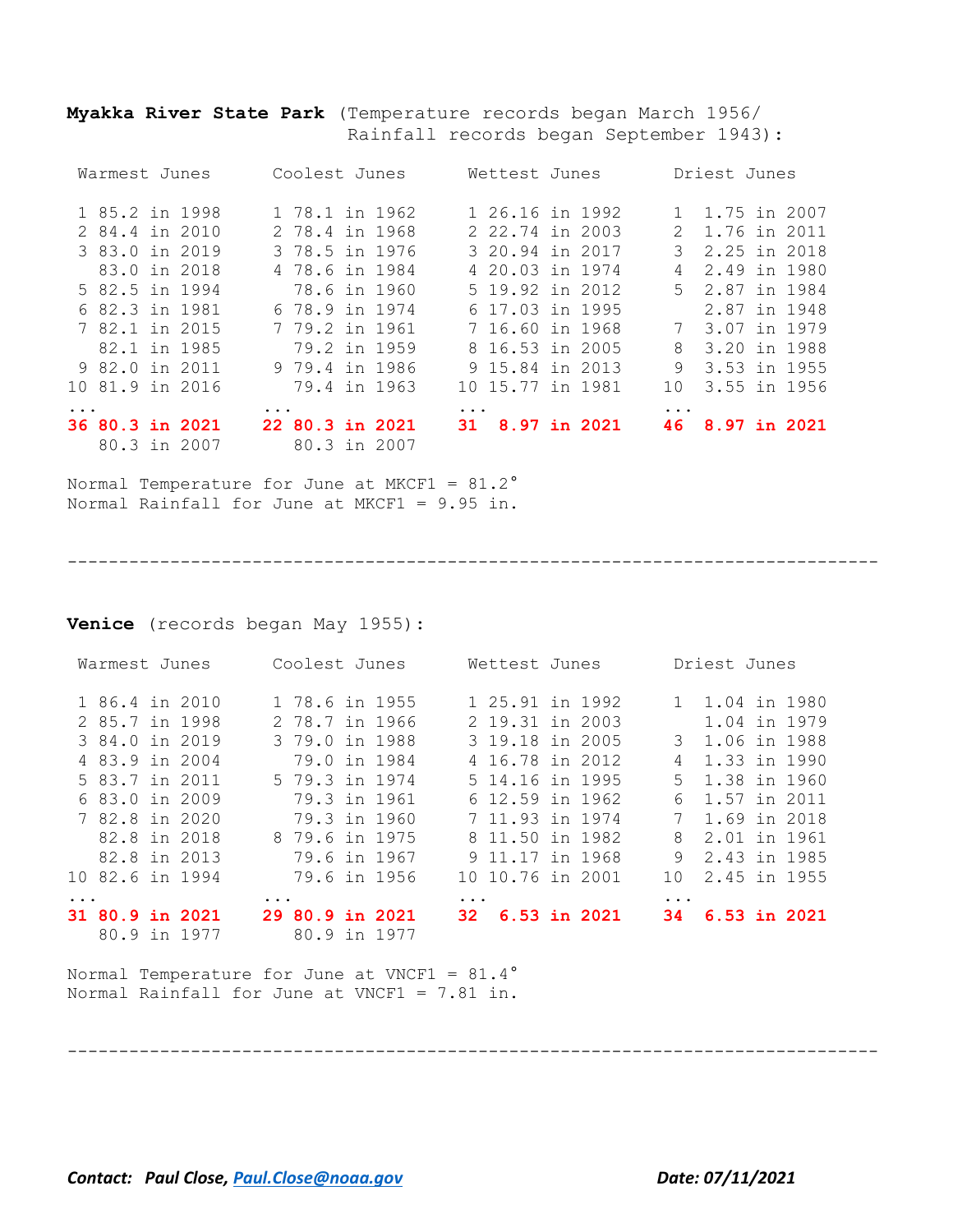## **Wauchula 2 N** (records began January 1933):

| Warmest Junes |                 |  |              | Coolest Junes |                 |              | Wettest Junes |                 |                  | Driest Junes  |              |  |              |  |
|---------------|-----------------|--|--------------|---------------|-----------------|--------------|---------------|-----------------|------------------|---------------|--------------|--|--------------|--|
|               | 1 83.9 in 2009  |  |              |               | 1 78.0 in 1955  |              |               |                 | 1 19.40 in 1939  |               | 1.69 in 1998 |  |              |  |
|               | 2 83.4 in 1998  |  |              |               | 2 78.1 in 2012  |              |               | 2 17.61 in 2017 |                  | $\mathcal{L}$ | 2.40 in 1952 |  |              |  |
|               | 3 82.9 in 2008  |  |              |               |                 | 78.1 in 1996 |               |                 | 3 16.20 in 2005  | 3             | 3.02 in 1948 |  |              |  |
|               | 4 82.6 in 1993  |  |              |               |                 | 78.1 in 1976 |               |                 | 4 16.03 in 1952  | 4             |              |  | 3.17 in 2018 |  |
|               | 82.6 in 1985    |  |              |               | 5 78.2 in 1994  |              |               | 5 15.96 in 1982 |                  | 5             | 3.18 in 2000 |  |              |  |
|               | 82.6 in 1969    |  |              |               | 6 78.9 in 1999  |              |               | 6 15.85 in 1968 |                  | 6             | 3.26 in 1964 |  |              |  |
|               | 7 82.2 in 1987  |  |              |               |                 | 78.9 in 1966 |               | 7 15.24 in 1945 |                  | 7             | 3.48 in 1958 |  |              |  |
|               | 82.2 in 1981    |  |              |               |                 | 78.9 in 1956 |               | 8 15.11 in 1913 |                  | 8             | 3.53 in 2010 |  |              |  |
|               | 9 82.1 in 2010  |  |              |               | 9 79.0 in 1965  |              |               | 9 14.97 in 1974 |                  | 9             | 3.69 in 1956 |  |              |  |
|               | 10 81.9 in 2019 |  |              |               | 10 79.1 in 2014 |              |               |                 | 10 14,77 in 1962 | 10            | 3.72 in 1960 |  |              |  |
|               |                 |  | 81.9 in 1990 |               | 79.1 in 2007    |              | $\ddotsc$     |                 |                  | $\cdots$      |              |  |              |  |
|               |                 |  |              | $\ddotsc$     |                 |              |               |                 | 36 9.16 in 2021  | 52 -          |              |  | 9.16 in 2021 |  |
|               | 37 80.7 in 2021 |  |              |               | 49 80.7 in 2021 |              |               |                 | 9.16 in 2001     |               | 9.16 in 2001 |  |              |  |
|               | 80.7 in 1942    |  |              |               |                 | 80.7 in 1942 |               |                 |                  |               |              |  |              |  |
|               | 80.7 in 1935    |  |              |               | 80.7 in 1935    |              |               |                 |                  |               |              |  |              |  |

Normal Temperature for June at WAUF1 =  $80.5^{\circ}$ Normal Rainfall for June at WAUF1 = 8.46 in.

-------------------------------------------------------------------------------

**Arcadia** (records began November 1899):

| Warmest Junes                                                                                                                                                                                                                  | Coolest Junes                                                                                                                                                                                                    | Wettest Junes                                                                                                                                                                                              | Driest Junes                                                                                                                                                                                     |  |  |  |  |  |  |  |  |  |  |
|--------------------------------------------------------------------------------------------------------------------------------------------------------------------------------------------------------------------------------|------------------------------------------------------------------------------------------------------------------------------------------------------------------------------------------------------------------|------------------------------------------------------------------------------------------------------------------------------------------------------------------------------------------------------------|--------------------------------------------------------------------------------------------------------------------------------------------------------------------------------------------------|--|--|--|--|--|--|--|--|--|--|
| 1 83.6 in 1998<br>2 83.2 in 1927<br>3 82.9 in 1981<br>4 82.7 in 2010<br>5 82.4 in 1952<br>6 82.2 in 2019<br>7 81.8 in 1950<br>8 81.6 in 1902<br>9 81.5 in 1985<br>81.5 in 1945<br>81.5 in 1944<br>81.5 in 1911<br>81.5 in 1901 | 2 77.8 in 1989<br>3 77.9 in 1955<br>4 78.0 in 1990<br>5 78.1 in 1996<br>6 78.2 in 1976<br>78.2 in 1971<br>78.2 in 1968<br>9 78.3 in 1966<br>78.3 in 1936<br>78.3 in 1933                                         | 1 76.4 in 1917 1 23.70 in 1982<br>2 20.19 in 1939<br>3 18.73 in 1947<br>4 18.26 in 2002<br>5 18.24 in 1942<br>6 17.40 in 1962<br>7 16.59 in 1912<br>8 16.30 in 1946<br>9 16.02 in 2012<br>10 15.93 in 1992 | 1 2.55 in 1931<br>2 2.88 in 1956<br>3 3.07 in 1921<br>4 3.10 in 1952<br>5 3.36 in 1932<br>3.56 in 1948<br>6<br>$7\degree$<br>3.80 in 1987<br>8 3.98 in 1905<br>9 4.02 in 2006<br>10 4.04 in 1957 |  |  |  |  |  |  |  |  |  |  |
|                                                                                                                                                                                                                                | Average Temperature for June 2021 = Not Available Yet<br>Normal Temperature for June at ARCF1 = $80.0\degree$<br>Total Rainfall for June 2021 = Not Available Yet<br>Normal Rainfall for June at ARCF1 = 9.55 in |                                                                                                                                                                                                            |                                                                                                                                                                                                  |  |  |  |  |  |  |  |  |  |  |

-------------------------------------------------------------------------------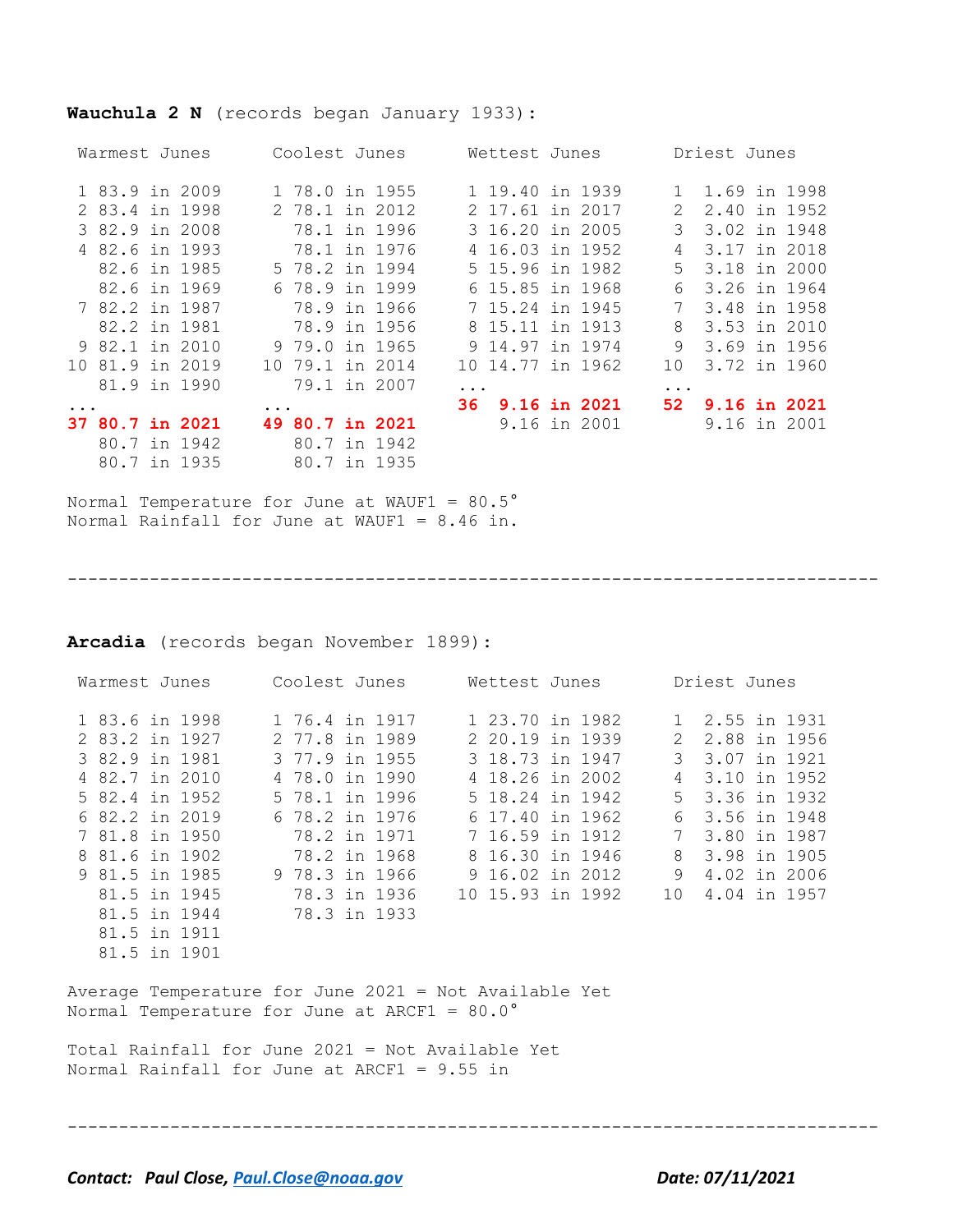#### **Archbold Bio Stn** (records began January 1969):

| Warmest Junes |                 |  | Coolest Junes |                |  |  | Wettest Junes |  |  |  |                  | Driest Junes |           |                 |  |  |  |
|---------------|-----------------|--|---------------|----------------|--|--|---------------|--|--|--|------------------|--------------|-----------|-----------------|--|--|--|
|               | 1 83.5 in 2010  |  |               | 1 77.1 in 1984 |  |  |               |  |  |  | 1 18.66 in 2002  |              |           | 0.90 in 1998    |  |  |  |
|               | 2 82.2 in 1998  |  |               | 2 77.4 in 1976 |  |  |               |  |  |  | 2 17.33 in 2013  |              | 2         | 1.70 in 1979    |  |  |  |
|               | 3 81.9 in 2017  |  |               | 3 78.1 in 1999 |  |  |               |  |  |  | 3 15.85 in 1986  |              | 3         | 2.40 in 1980    |  |  |  |
|               | 4 81.6 in 2016  |  |               | 4 78.2 in 2007 |  |  |               |  |  |  | 4 15.77 in 1992  |              | 4         | 2.79 in 2010    |  |  |  |
|               | 5 81.4 in 2019  |  |               | 78.2 in 1971   |  |  |               |  |  |  | 5 14.12 in 1974  |              | .5        | 3.01 in 1988    |  |  |  |
|               | 81.4 in 1981    |  |               | 6 78.4 in 1970 |  |  |               |  |  |  | 6 13.89 in 2005  |              | 6         | 3.27 in 1987    |  |  |  |
|               | 7 81.2 in 1985  |  |               | 7 78.5 in 1996 |  |  |               |  |  |  | 7 12.73 in 2015  |              | 7         | 3.76 in 2000    |  |  |  |
|               | 8 81.1 in 2015  |  |               | 8 78.7 in 1974 |  |  |               |  |  |  | 8 12.21 in 1969  |              | 8         | 4.64 in 2006    |  |  |  |
|               | 9 81.0 in 1987  |  |               | 9 78.8 in 1983 |  |  |               |  |  |  | 9 11.35 in 1994  |              | 9         | 4.79 in 1989    |  |  |  |
|               | 10 80.8 in 2004 |  |               | 78.8 in 1973   |  |  |               |  |  |  | 10 11.14 in 1982 |              | 10        | 4.89 in 2014    |  |  |  |
|               | 11 80.7 in 2020 |  |               |                |  |  | $\ddotsc$     |  |  |  |                  |              | $\ddotsc$ |                 |  |  |  |
|               | 80.7 in 1991    |  |               |                |  |  |               |  |  |  | 35 7.24 in 2021  |              |           | 19 7.24 in 2021 |  |  |  |
|               | 13 80.5 in 2021 |  |               |                |  |  |               |  |  |  |                  |              |           |                 |  |  |  |
|               | 80.5 in 2018    |  |               |                |  |  |               |  |  |  |                  |              |           |                 |  |  |  |

Normal Temperature for June at ACHF1 = 80.5° Normal Rainfall for June at ACHF1 = 8.85 in

 80.5 in 2013 80.5 in 1989 80.5 in 1969

-------------------------------------------------------------------------------

**Punta Gorda Area** (records began May 1914):

| Warmest Junes |                                        | Coolest Junes |                |  |  | Wettest Junes |                  |  |  | Driest Junes |                |  |              |  |
|---------------|----------------------------------------|---------------|----------------|--|--|---------------|------------------|--|--|--------------|----------------|--|--------------|--|
|               | 1 84.1 in 1998                         |               | 1 78.3 in 1930 |  |  |               | 1 23.99 in 1974  |  |  |              | 1 2.00 in 1979 |  |              |  |
|               | 2 83.8 in 2010                         |               | 2 78.9 in 1938 |  |  |               | 2 20.29 in 1939  |  |  | 2            | 2.16 in 1960   |  |              |  |
|               | 3 83.6 in 2018                         |               | 3 79.1 in 1976 |  |  |               | 3 19.75 in 1992  |  |  | 3            | 2.30 in 1920   |  |              |  |
|               | 4 83.3 in 2020                         |               | 79.1 in 1929   |  |  |               | 4 17.63 in 1995  |  |  | 4            | 3.06 in 1924   |  |              |  |
|               | 83.3 in 1948                           |               | 5 79.2 in 1936 |  |  |               | 5 16.66 in 2003  |  |  |              | 5 3.08 in 1927 |  |              |  |
|               | 6 83.1 in 1985                         |               | 6 79.3 in 1971 |  |  |               | 6 16.51 in 1999  |  |  | 6            | 3.37 in 1964   |  |              |  |
|               | 83.1 in 1951                           |               | 79.3 in 1955   |  |  |               | 7 15.93 in 1943  |  |  |              | 7 3.48 in 2007 |  |              |  |
|               | 8 83.0 in 2016                         |               | 8 79.5 in 1968 |  |  |               | 8 15.92 in 1949  |  |  |              | 3.48 in 1977   |  |              |  |
|               | 83.0 in 1945                           |               | 79.5 in 1967   |  |  |               | 9 15.39 in 1946  |  |  |              |                |  | 3.48 in 1916 |  |
|               | 10 82.9 in 1994                        |               | 79.5 in 1923   |  |  |               | 10 14.81 in 2017 |  |  | 10           |                |  | 4.12 in 1952 |  |
| $\ddotsc$     |                                        |               |                |  |  | $\cdots$      |                  |  |  |              |                |  |              |  |
|               | <b>18 82.2 in 2021</b><br>82.2 in 1987 |               |                |  |  |               | 22 10.75 in 2021 |  |  |              |                |  |              |  |

-------------------------------------------------------------------------------

Normal Temperature for June at PNTF1 =  $81.7^\circ$ Normal Rainfall for June at PNTF1 = 9.24 in.